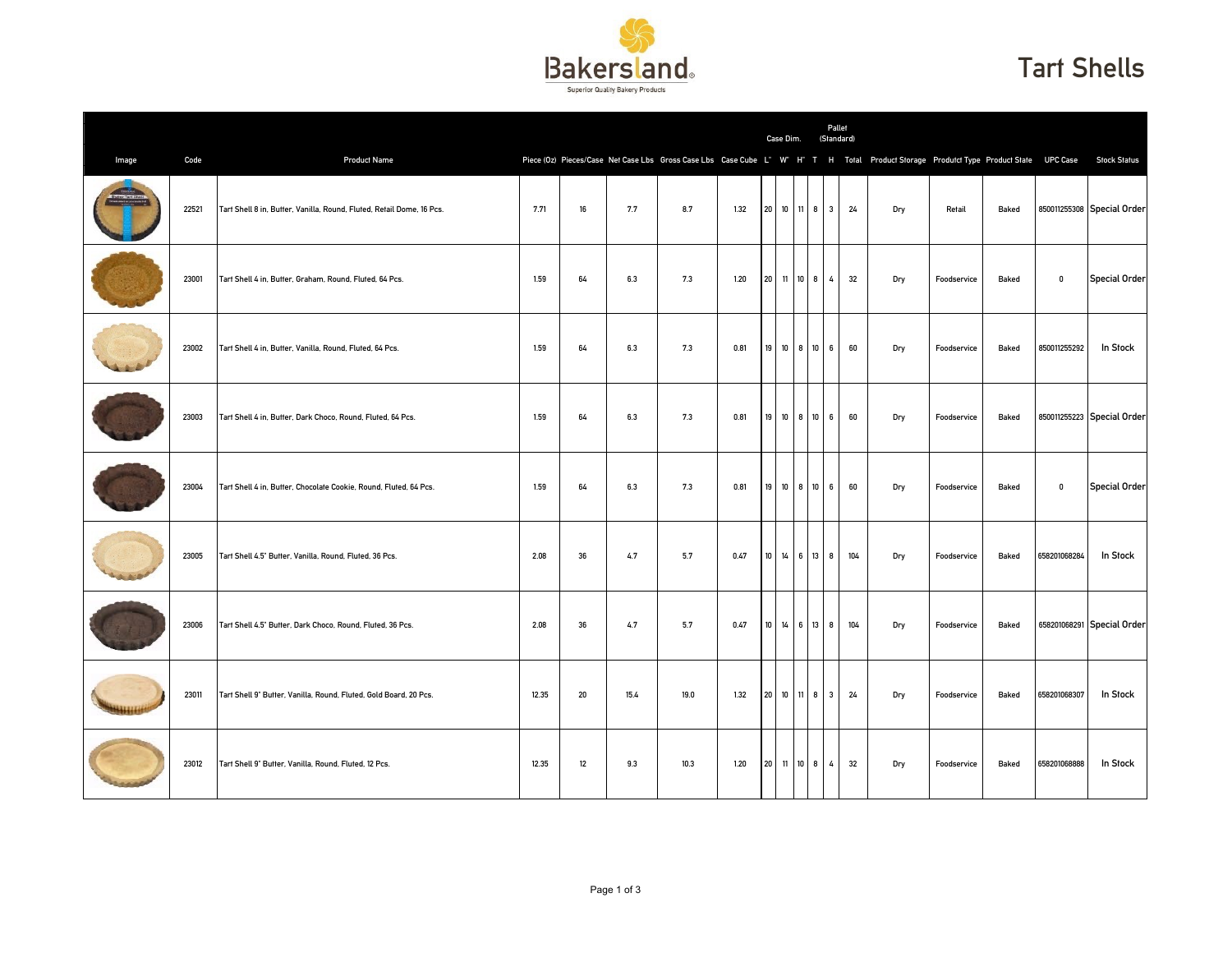

## Tart Shells

| 23013 | Tart Shell 9 in, Butter, Vanilla, Round, Fluted, Coated, 12 Pcs.            | 12.35 | 12 | 9.3  | 10.3   | 1.20 | 20 11 10 8 |                 | 32<br>$\overline{4}$ | Dry | Foodservice | Baked |              | 850011255179 Special Order |
|-------|-----------------------------------------------------------------------------|-------|----|------|--------|------|------------|-----------------|----------------------|-----|-------------|-------|--------------|----------------------------|
| 23021 | Tart Shell 11" Butter, Vanilla, Round, Fluted, Gold Board, 20 Pcs.          | 16.23 | 20 | 20.3 | 23.9   | 1.83 |            |                 | 24 12 11 6 4 24      | Dry | Foodservice | Baked | 658201068314 | In Stock                   |
| 23025 | Tart Shell 11 in, Butter, Graham, Round, Fluted, 12 Pcs.                    | 16.23 | 12 | 12.2 | 13.2   | 1.33 | 24 12 8 6  | 6 <sup>1</sup>  | 36                   | Dry | Foodservice | Baked | $\pmb{0}$    | Special Order              |
| 23031 | Tart Shell 13x3.5 in, Butter, Vanilla, Rectangle, Fluted, 24 Pcs.           | 7.05  | 24 | 10.6 | $11.6$ | 1.62 | 18 15 10 6 | 4 <sub>1</sub>  | 24                   | Dry | Foodservice | Baked | 658201068789 | In Stock                   |
| 23041 | Tart Shell 8" Butter, Vanilla, Round, Fluted, 12 Pcs.                       | 8.11  | 12 | 6.1  | 7.1    | 1.13 | 19 10 10 8 | $\overline{4}$  | 32                   | Dry | Foodservice | Baked | 850011255094 | In Stock                   |
| 23046 | Tart Shell 8" Butter, Chocolate Cookie, Round, Fluted, 12 Pcs.              | 8.11  | 12 | 6.1  | 7.1    | 1.13 | 19 10 10 8 |                 | 4<br>32              | Dry | Foodservice | Baked |              | 658201069182 Special Order |
| 23051 | Tart Shell 13.5 x 4 in, Butter, Vanilla, Rectangle, Fluted, 24 Pcs.         | 7.94  | 24 | 11.9 | 12.9   | 1.90 | 20 16 10 6 | $4\overline{6}$ | 24                   | Dry | Foodservice | Baked | 850011255049 | In Stock                   |
| 23052 | Tart Shell 13.5 x 4 in, Butter, Vanilla, Rectangle, Fluted, Coated, 24 Pcs. | 8.38  | 24 | 12.6 | 13.6   | 1.90 | 20 16 10 6 |                 | $\overline{4}$<br>24 | Dry | Foodservice | Baked |              | 850011255186 Special Order |
| 23055 | Tart Shell 13.5 x 4 in, Butter, Graham, Rectangle, Fluted, 24 Pcs.          | 7.94  | 24 | 11.9 | 12.9   | 1.90 | 20 16 10 6 |                 | $\overline{4}$<br>24 | Dry | Foodservice | Baked | $\mathbf 0$  | Special Order              |
| 23062 | Tart Shell 7 in, Butter, Vanilla, Square, Flat, Coated, 12 Pcs.             | 6.03  | 12 | 4.5  | 5.5    | 0.66 | 17 9 8 10  |                 | 6 <sub>6</sub><br>60 | Dry | Foodservice | Baked |              | 850011255216 Special Order |